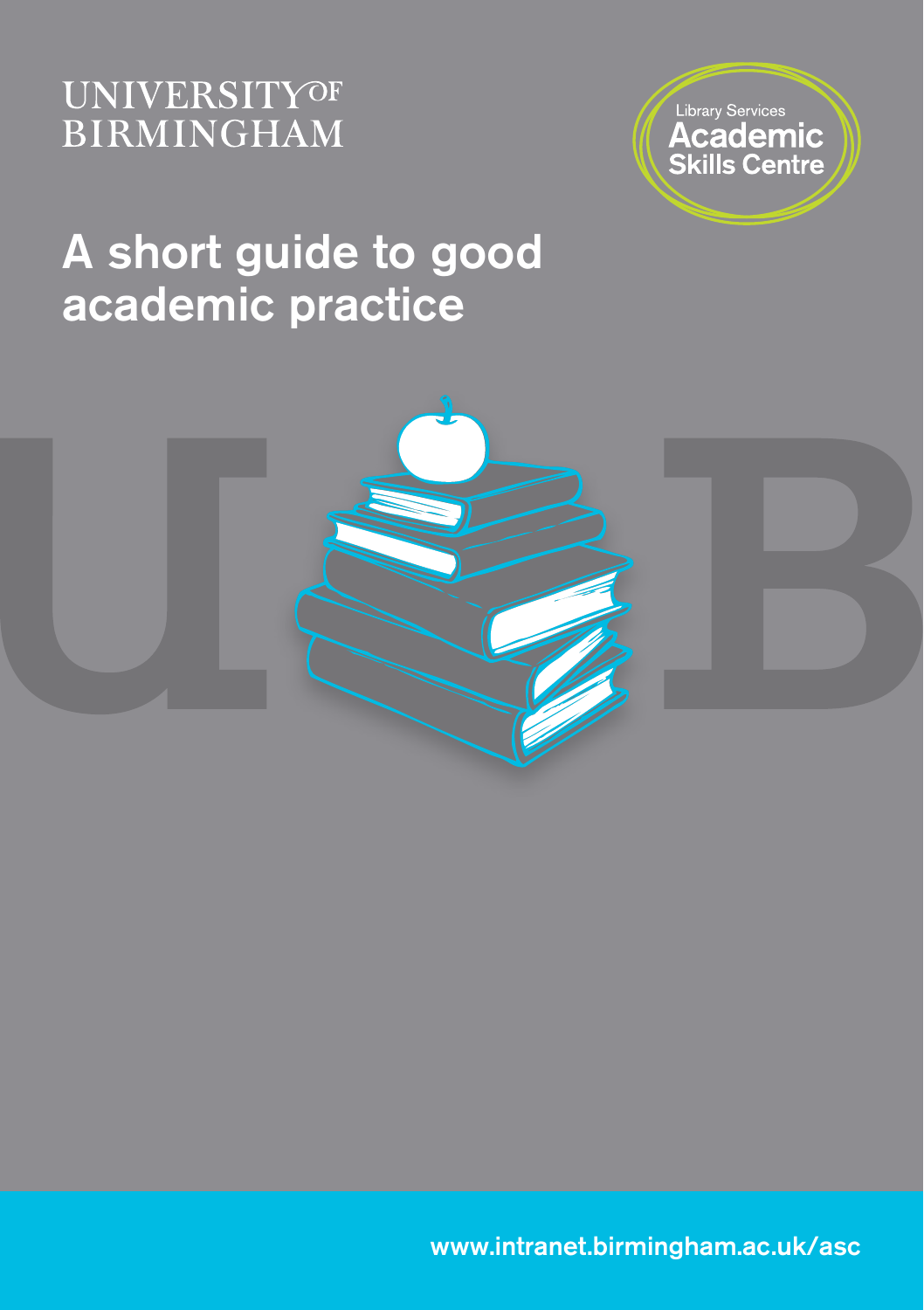### What is good academic practice?

The term 'good academic practice' encompasses all of the things that academics do in order to ensure their work is scholarly, ethical and trustworthy. As a student you will be expected to follow the same principles and to ensure that you do not commit plagiarism. This guide looks at four areas of good academic practice: referencing, using high quality sources, engaging with sources effectively, and paraphrasing.



### **Referencing**

Good referencing is an essential part of academic scholarship. You should reference anything that has come from an outside source, and you should back up your own viewpoints by citing reliable evidence. Referencing has three functions:

1. To acknowledge an intellectual debt to another author where you have drawn on ideas, words, facts or claims. This applies even if you have put their ideas into your own words: you must still reference, making it clear it has been summarised from somebody else's work.

- 2. To support specific facts or claims which you make in your text, so that your argument is convincing and the marker can clearly see where your supporting evidence has come from.
- 3. To enable the reader to find sources to which you have referred easily and quickly. This is why your bibliography should be laid out in a uniform way.

It is important to check which referencing system your academic school requires you to use (for example Harvard, Chicago, Vancouver, MHRA), and to research the conventions of that style. Your school may also have produced some guidelines about referencing: if so, follow these carefully.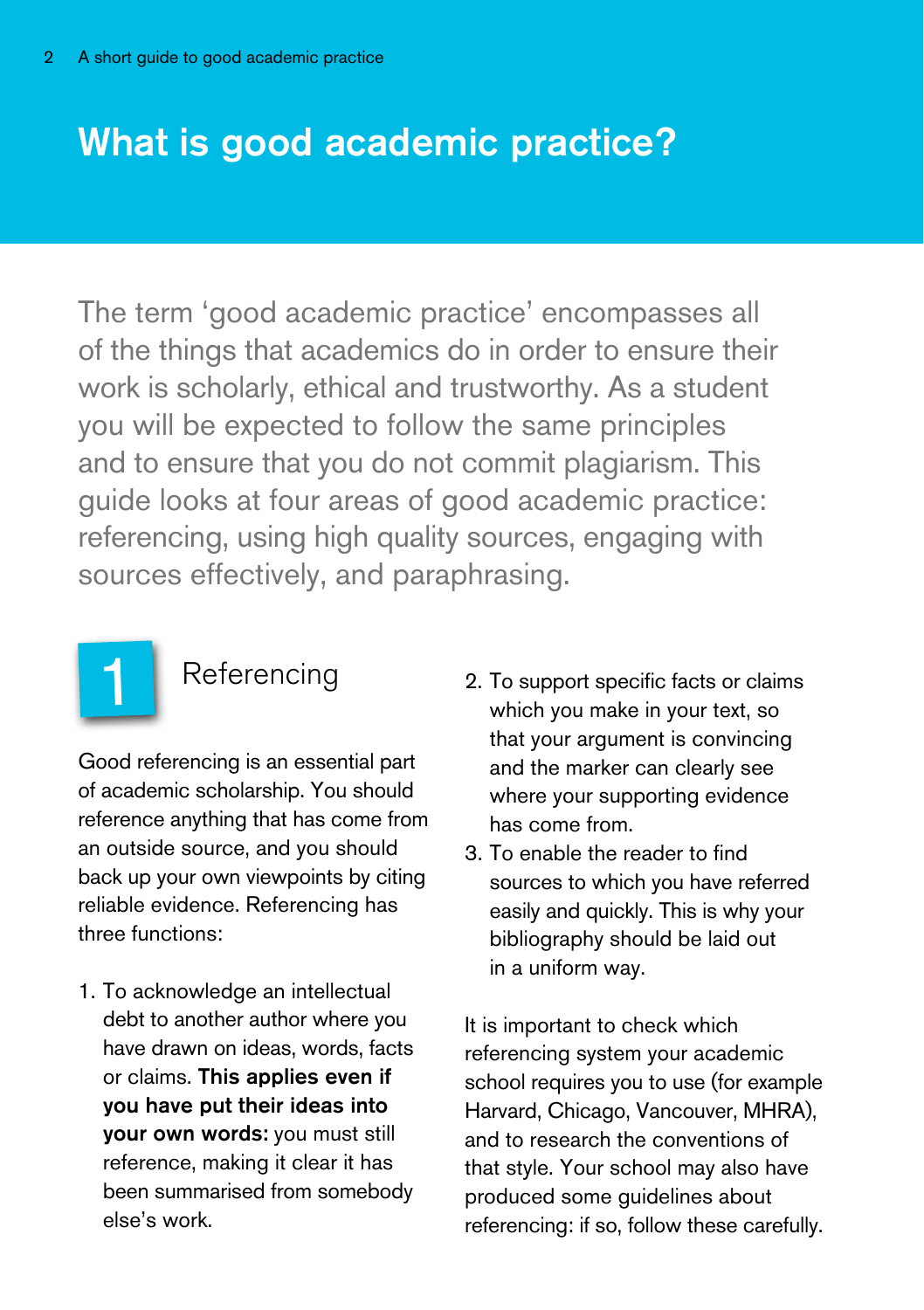

## **2** Finding good<br> **2** quality sources **IMPORTANT LINKS**

It is important that you use good quality academic sources in your essays. If your arguments are only supported by Wikipedia and the BBC's website, your reader will not be convinced. Far better is to use up-to-date research studies, journal articles, and writing by scholars in your field. This will add credibility to the ideas you put forward.

When sourcing materials, consider:

- Relevance
- $\blacksquare$  How current/ up to date the books or articles are
- Whether the sources are academic/ reliable/good quality
- Who the writer is and whether there may be bias
- Whether journal articles have been peer-reviewed



University of Birmingham's referencing guide: www.intranet\_ birmingham.ac.uk/icite

Library subject support: libguides.bham.ac.uk/ subjectsupport/index

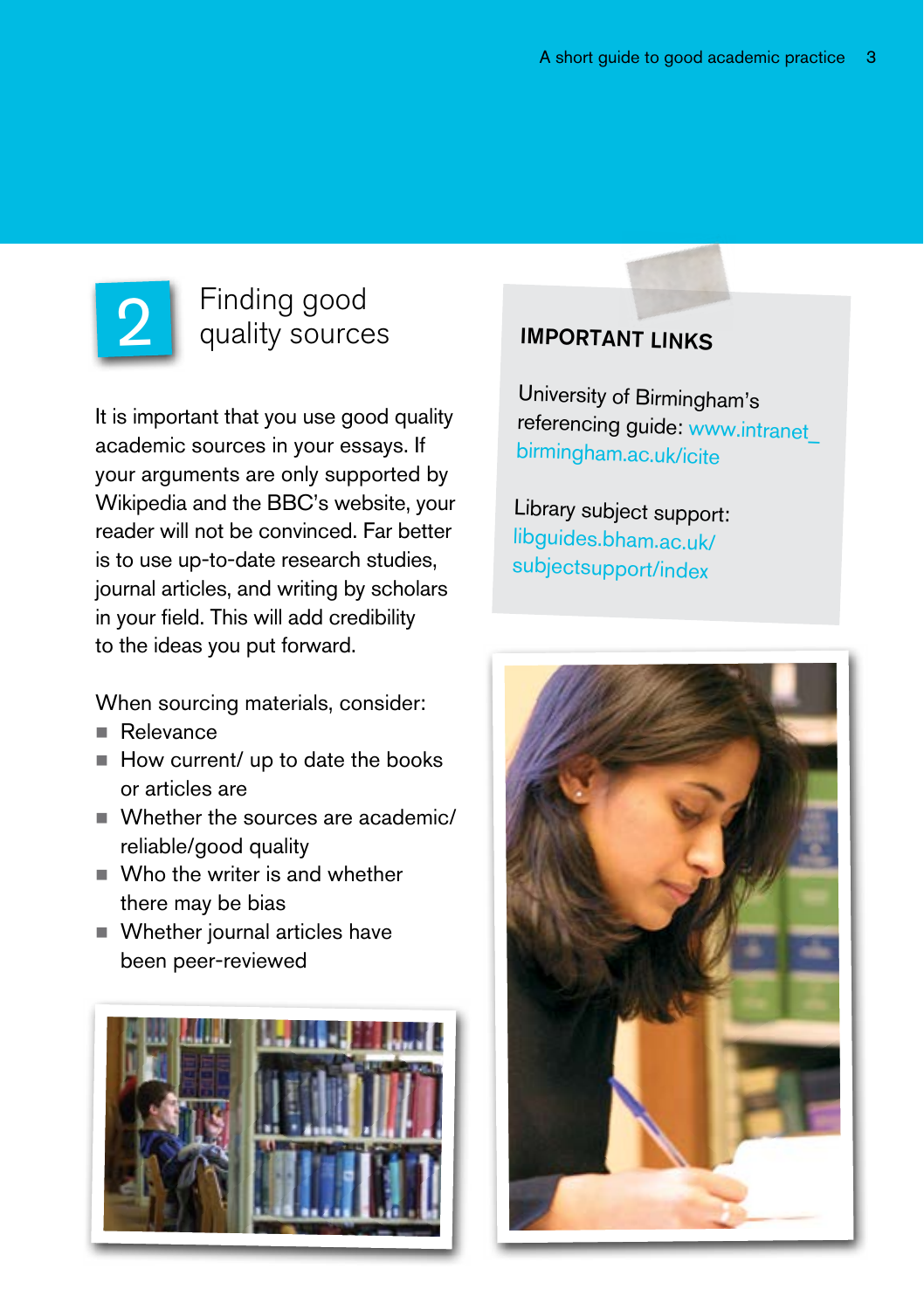

### Using sources effectively

It is important that you read widely and reference accurately, but, more than that, it is also essential that you use your reading in a purposeful and critical way. Rather than just sticking in a reference because you know you have to, engage with other scholars' ideas. Challenge them, interpret them, evaluate them, or explain to the reader how they help to further your own arguments. Below is an example:

Although Archer (1995) explains that actors do have the capability to transform their structures, this essay questions her concept. Archer places a disproportionate emphasis on structural factors, rendering agents as mere reactionaries. She stresses the separation of structure and agency, to the extent to which she claims there is a 'temporal distinction' (Archer, 1995: 71). This essay argues, however, that they have an interwoven relationship. As Colin Hay affirms: 'The relationship between actors and their environment is an organic one' (Hay, 2002: 125). Thus, structures and agents do not, as Archer claims, exist in a distinct temporal domain.

Here the essay writer has questioned another scholar's position, giving reasons for the challenge and referring to other writers who support his or her position. Rather than simply reporting the different views on the subject, the

essay writer has engaged with the debate and offered a perspective. This is difficult to do at such a high level, but the more you can practise critical analysis, the higher your marks will climb.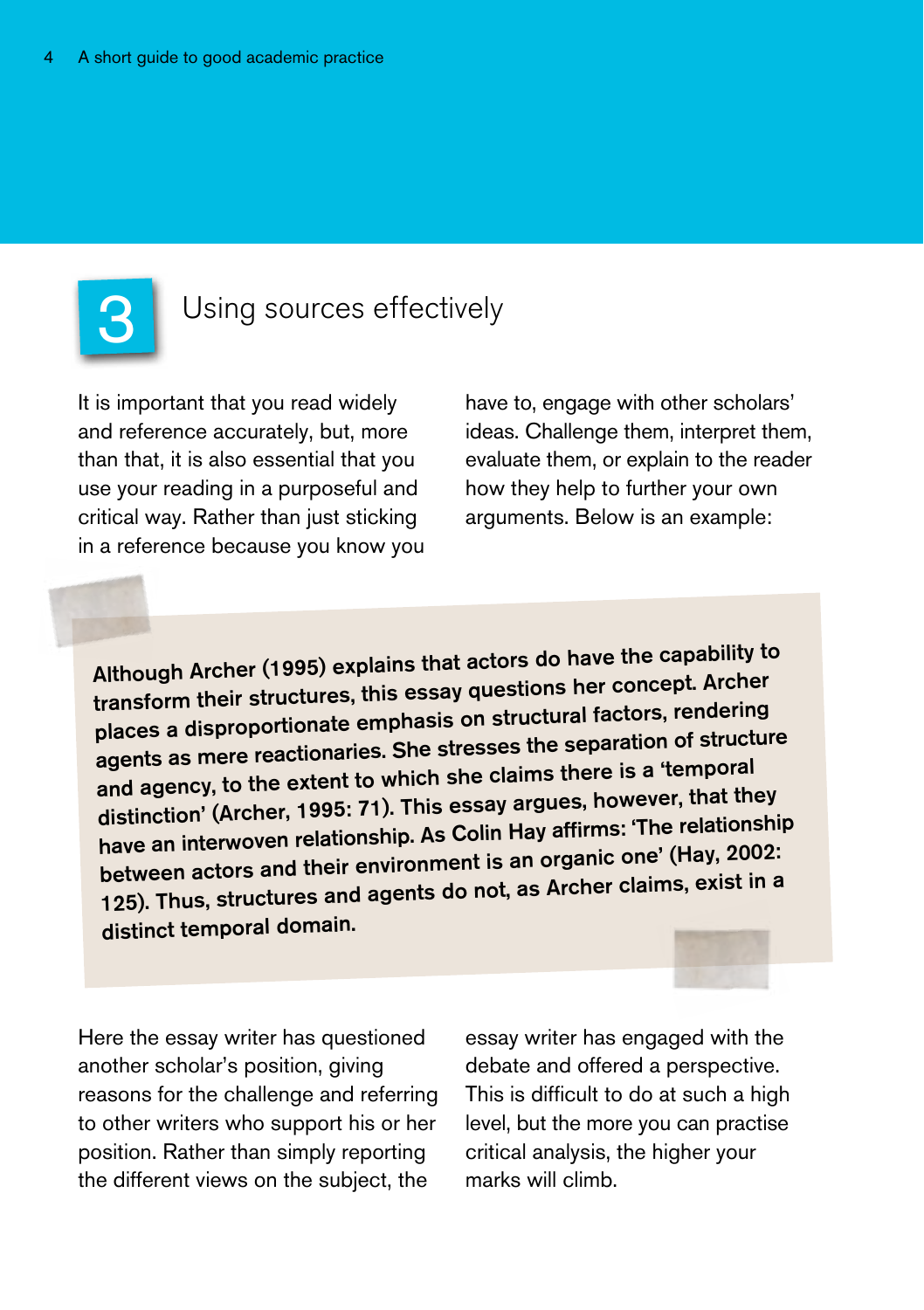

### Paraphrasing

Paraphrasing is often defined as putting a passage from another author into your own words. You may want to do this when referring to the viewpoints of other scholars. But how different must your paraphrase be from the original?

The answer is considerably different. The point of paraphrasing is to show you have understood another person's ideas, and can summarise them in your own writing style rather than borrowing their phrases. If you just change a few words, or add some of your own to an otherwise reproduced passage, you will probably be penalised for plagiarism.

You should aim to summarise the key ideas using different sentence structures and expressions. It is also important to credit the original writer, not just through a reference stuck at the end of the passage, but by introducing your summary with a phrase such as 'According to Smith (2000)…'



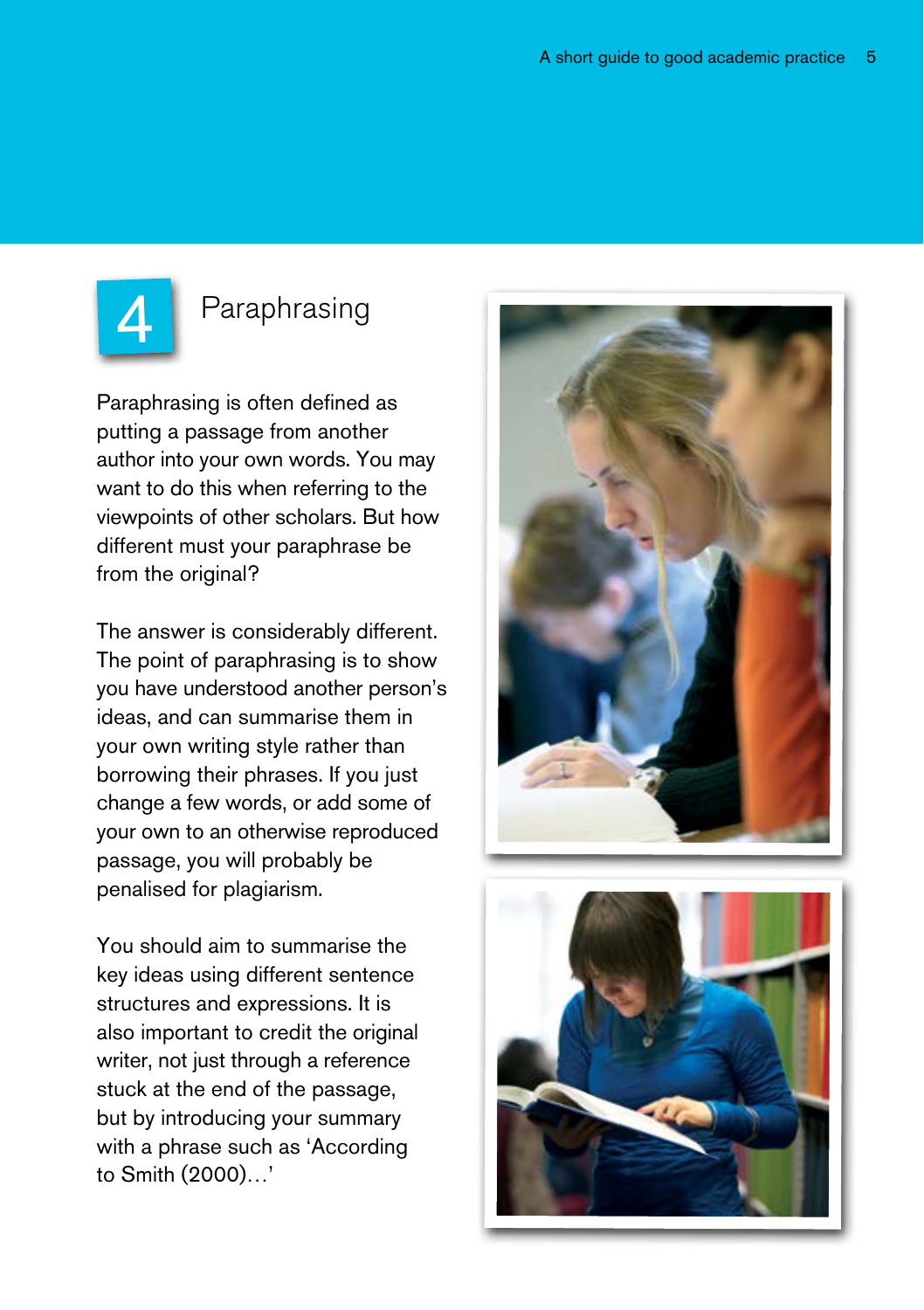### Tips for Paraphrasing

In order to paraphrase well, you must understand the essence of a writer's argument. Here are some reading strategies that may help you to do that:

- Gain an overview of the article or chapter by reading the introduction and conclusion.
- Then read the document through quickly, to get a 'feel' for the structure of it.
- When you read through again, focus on things that are relevant to your essay. As you read, consider the writer's argument. What are they saying? Do you agree or disagree?
- $\blacksquare$  Then put the article out of sight, and try to sum up the writer's argument in one sentence or short paragraph. This will force you to use your own words and will test your understanding of what you have read. You can then check the original text to ensure that you have produced a fair summary.

### Examples of legitimate and non-legitimate paraphrases:

An original piece of text, from the University of Birmingham (2014): The University's 250 acre campus was recently listed in the top ten most beautiful universities in Britain by The Telegraph. It is a campus that is expanding and improving all the time with our most recent investments being in the planned building of a brand new multi-million pound sports centre, a redeveloped library with a cultural hub and a brand new student hub housed in the iconic Aston Webb building (University of Birmingham, 2014).

### Paraphrase 1: only a few words changed. This would be considered plagiarism.

The University's large campus was recently listed by The Telegraph in the top ten most beautiful universities in Britain. It is a campus that is growing and developing all the time with its most recent investments being in the planned building of a new multi-million pound sports centre, an improved library with a cultural hub and a brand new student hub housed in the famous Aston Webb building.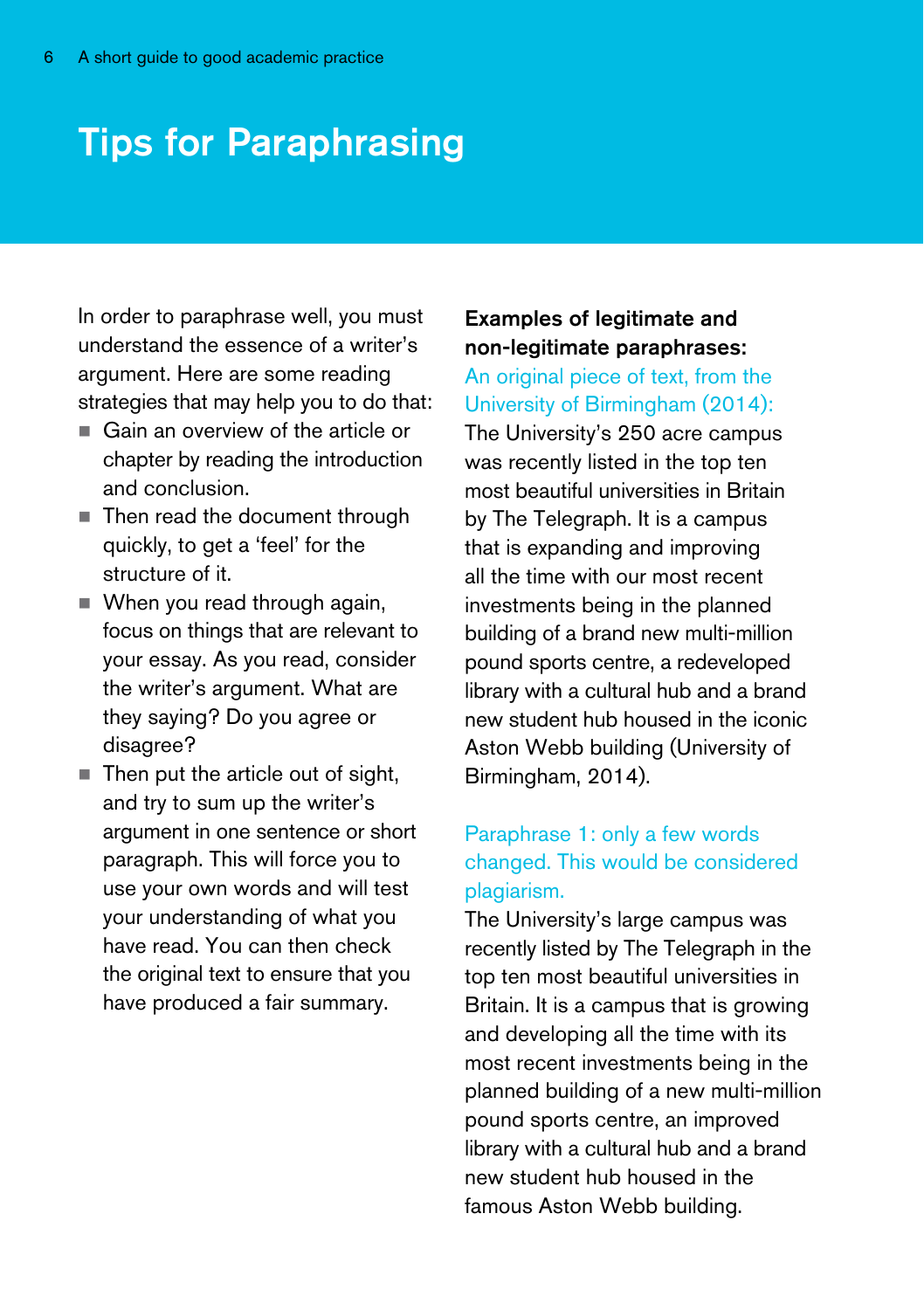

Paraphrase 2: uses totally different expressions but gets to the heart of what the original passage wanted to convey. This paraphrase also credits the original author at the start.

The University of Birmingham website (2014) reports that its campus was recently listed in the Telegraph's 'top ten most beautiful universities in Britain.' It goes on to highlight that the campus is being continually developed. Future plans include a new sports centre, a state-of-the-art library and a student hub.

#### **Conclusion**

All scholars engage with and build on the work of other scholars. This is part of the process of academia. However, if you attempt to pass off other writers' arguments or modes of expression as your own, or if you reference inaccurately, this is considered poor academic practice. Take steps to avoid this.

#### References and further reading

Reference for the piece of text used in the paraphrasing example About Birmingham [online]. Available from: www.birmingham.ac.uk/ undergraduate/birmingham/About-Birmingham.aspx [Accessed 6 May 2014]

#### Further resources and information Paraphrase: write it in your

own words [online]. Available from: https://owl.english.purdue. edu/owl/resource/619/1/ [Accessed 29 April 2014]

Icite: referencing at the university of Birmingham [online]. Available from: https://intranet.birmingham. ac.uk/as/libraryservices/icite/index.aspx [Accessed 28 May 2014]

Successful vs. Unsuccessful Paraphrases [online]. Available at: http://writing.wisc.edu/ Handbook/QPA\_paraphrase.html [Accessed 29 April 2014]

Examples of Paraphrasing [online]. Available at: http://examples. yourdictionary.com/examples/ examples-of-paraphrasing.html [Accessed 3 May 2014]

*Academic Skills Centre. 2015*